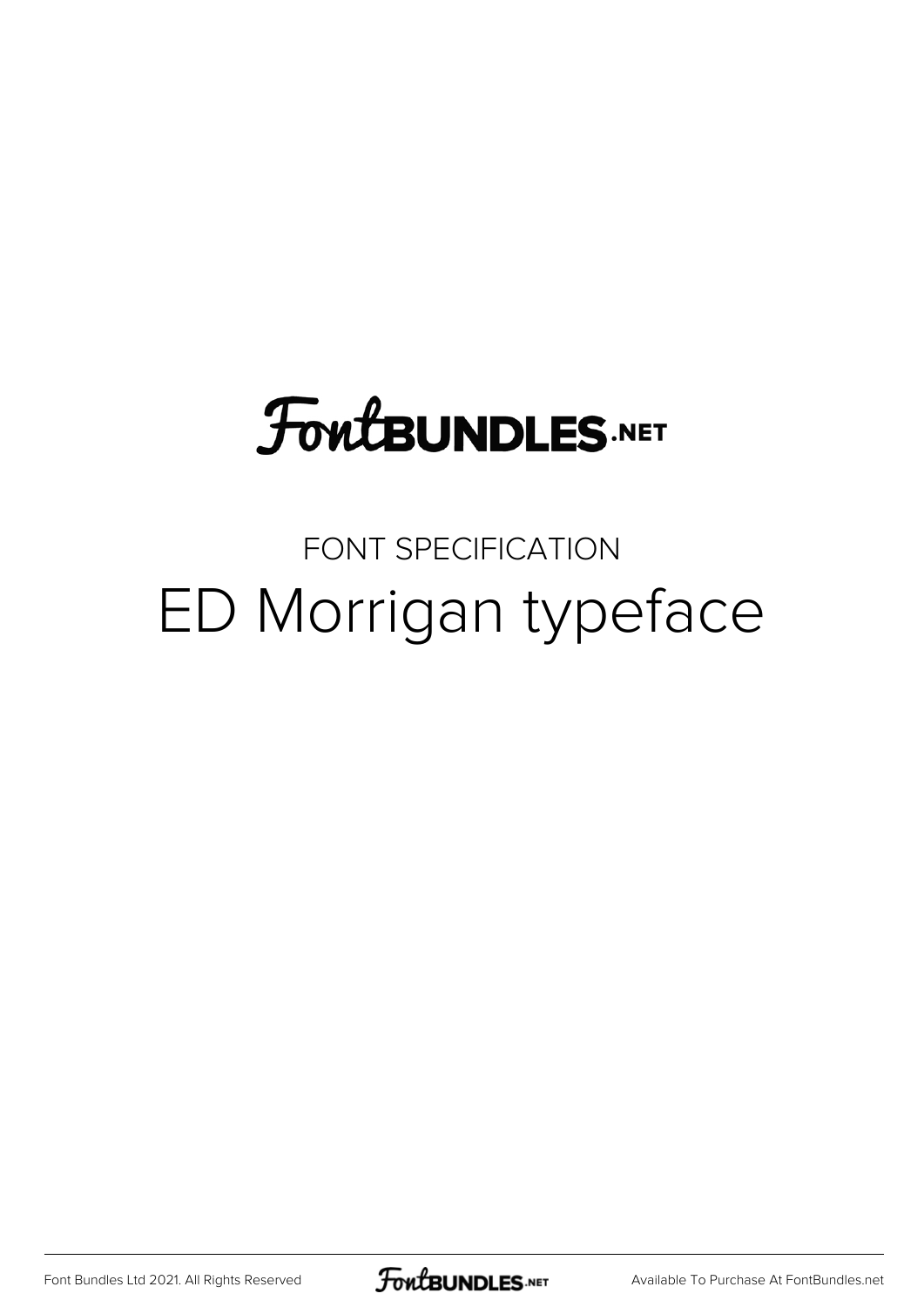#### ED Morrigan - Regular

Uppercase Characters

#### ABCDEFGHIJKLMN OPQRSTUVWXYZ

Lowercase Characters

### abcdefghijklmnopqrstuvw xyz

Numbers

#### 0123456789

Punctuation and Symbols

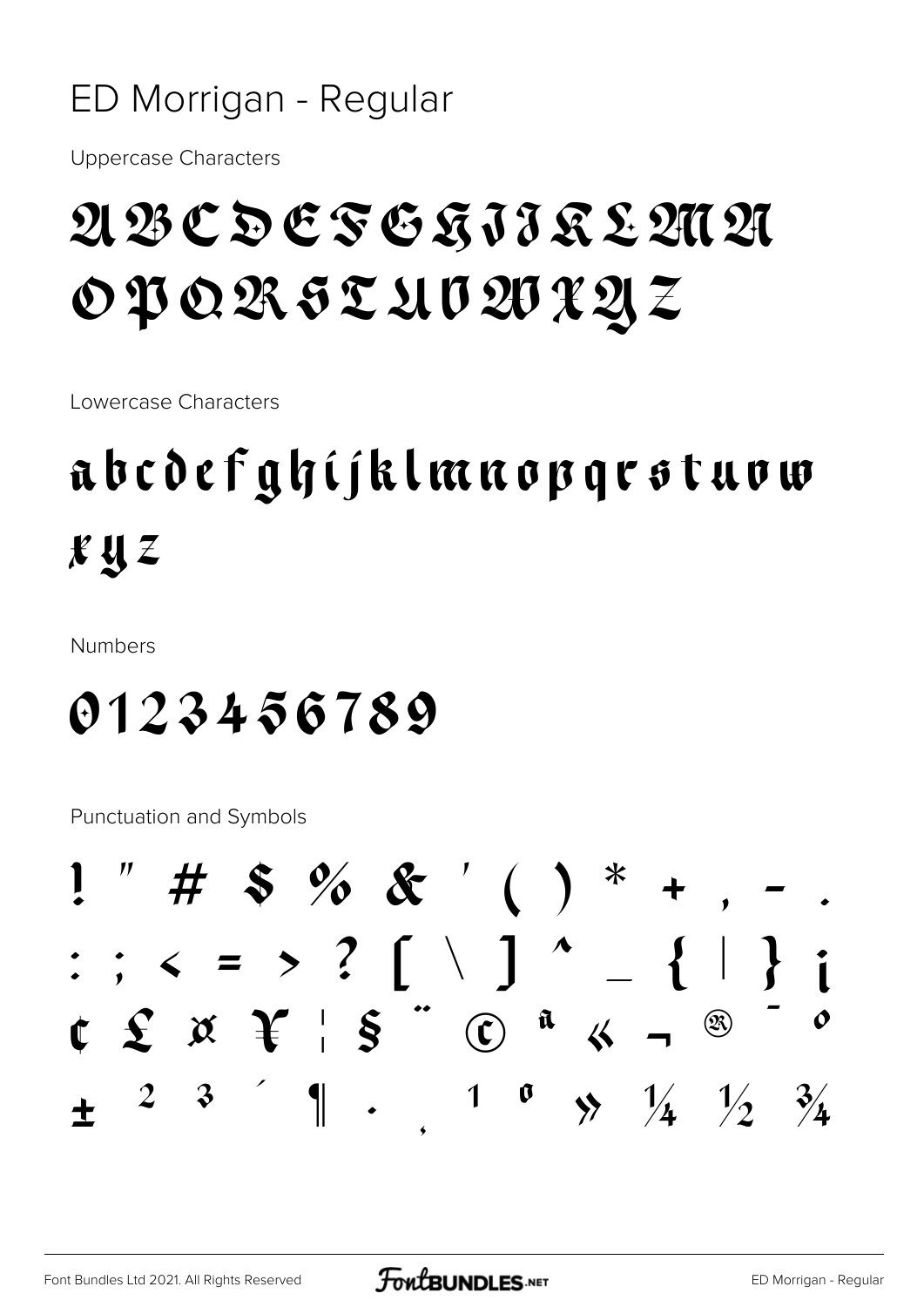All Other Glyphs

# À Á Â Ã Ä Å Æ Ç È  $\acute{e}$   $\acute{e}$   $\ddot{o}$   $\acute{j}$   $\ddot{o}$   $\ddot{o}$   $\ddot{21}$ Ò Ó Ô Õ Ö × Ø Ù Ú Û Ü Ý Þ ß à á â ã ä å æ ç è é ê ë ì í î ï ð ñ ò ó ô õ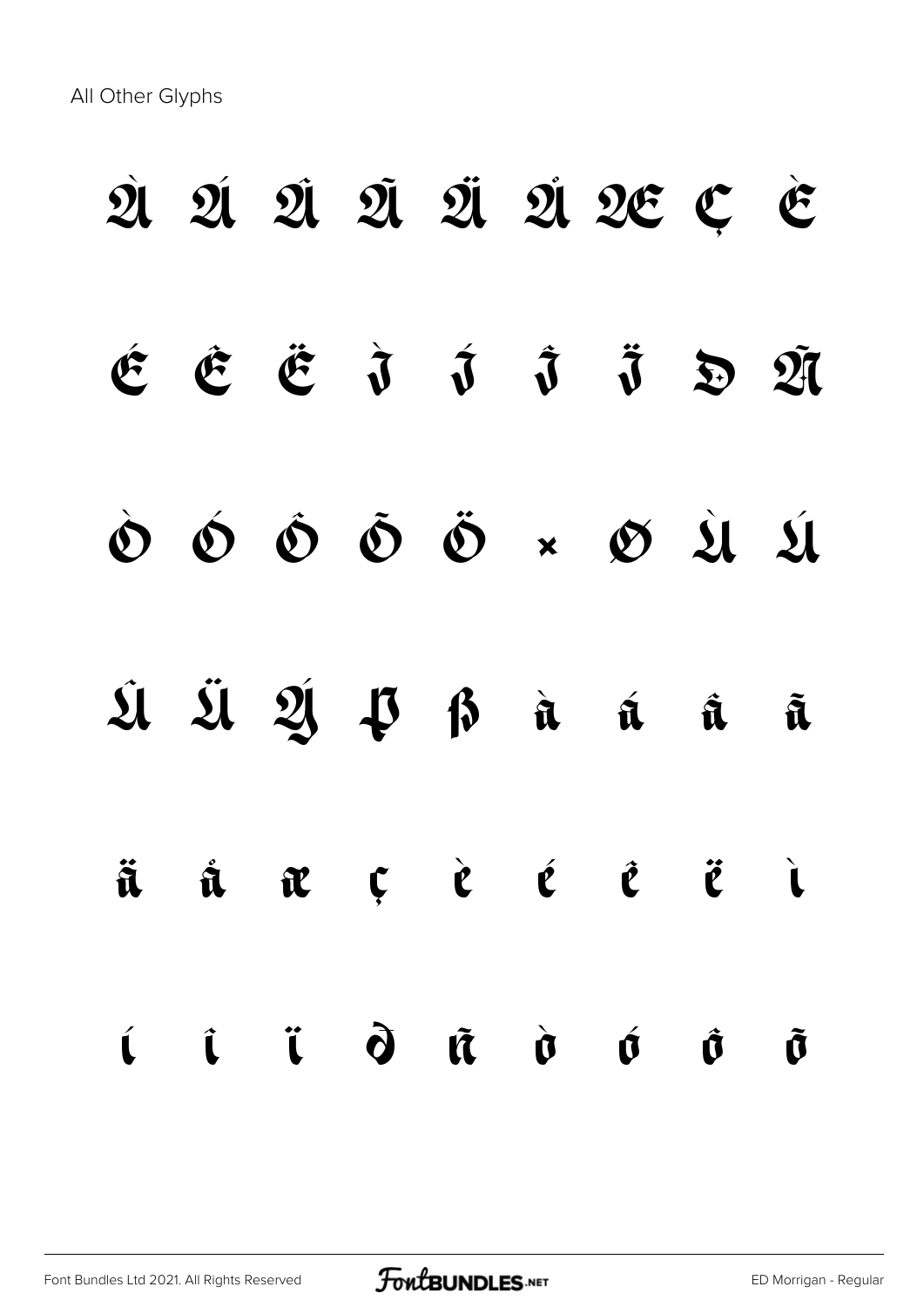|  |  |  | $\ddot{\sigma}$ $\div$ $\sigma$ à á á $\ddot{a}$ $\ddot{a}$ $\ddot{a}$ $\ddot{b}$                                        |  |
|--|--|--|--------------------------------------------------------------------------------------------------------------------------|--|
|  |  |  | ij $\bar{\mathfrak A}$ ā $\bar{\mathfrak A}$ ä $\mathfrak A$ a $\mathfrak C$ c                                           |  |
|  |  |  | ĊċČčŠďÐdĒ                                                                                                                |  |
|  |  |  | ē Ė ė Ę ę Ě ě Š ğ                                                                                                        |  |
|  |  |  | $\dot{v}$ $\dot{y}$ $\ddot{y}$ $\dot{y}$ $\ddot{y}$ $\ddot{y}$ $\ddot{y}$ $\ddot{y}$                                     |  |
|  |  |  | $\bar{\iota}$ $\bar{\jmath}$ $i$ $\dot{\bar{\jmath}}$ $\iota$ $\acute{\jmath}$ $\mathfrak{K}$ $k$ $\acute{\mathfrak{L}}$ |  |
|  |  |  | $\begin{array}{cccccccccccccc} i & \xi & j & \xi' & l & \xi & t & \mathfrak{A} & \mathfrak{m} \end{array}$               |  |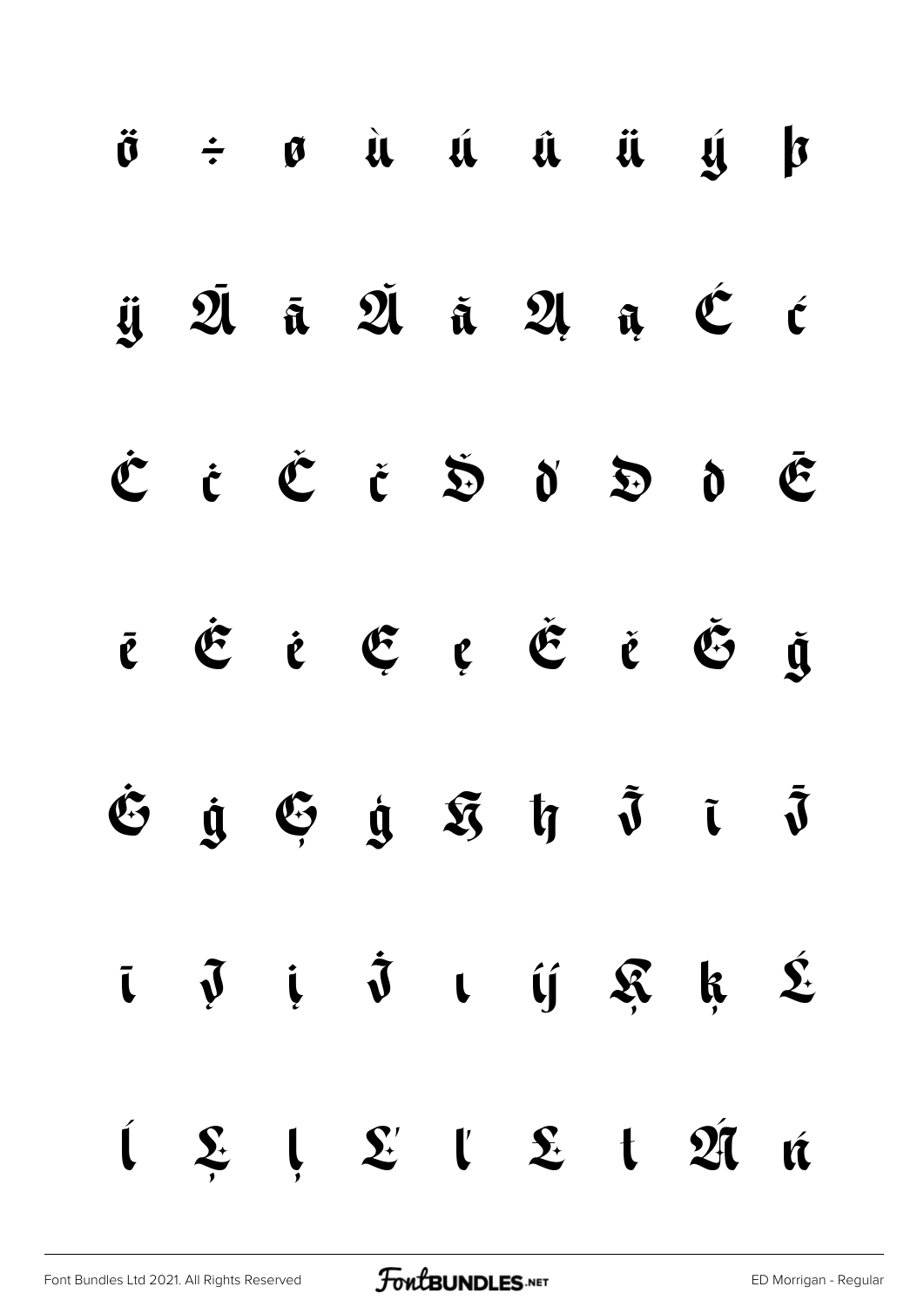|                |                  |         |  |                                                                                                                                                                                                                                                               | $27$ $\mu$ $27$ $\dot{\alpha}$ $\delta$ $\dot{\sigma}$ $\delta$ $\acute{\sigma}$ $25$ |
|----------------|------------------|---------|--|---------------------------------------------------------------------------------------------------------------------------------------------------------------------------------------------------------------------------------------------------------------|---------------------------------------------------------------------------------------|
|                |                  |         |  | <b>x</b> $\hat{\mathfrak{A}}$ $\epsilon$ $\hat{\mathfrak{R}}$ $\epsilon$ $\hat{\mathfrak{R}}$ $\epsilon$ $\hat{\mathfrak{S}}$ $\hat{\mathfrak{s}}$                                                                                                            |                                                                                       |
|                |                  |         |  | $\begin{array}{ccccccccc}\mathfrak{S} & \mathfrak{S} & \mathfrak{S} & \mathfrak{S} & \mathfrak{X} & \mathfrak{X} & \mathfrak{X} & \mathfrak{X}\end{array} \quad \begin{array}{ccccccccc}\mathfrak{S} & \mathfrak{S} & \mathfrak{S} & \mathfrak{U}\end{array}$ |                                                                                       |
|                |                  |         |  | ũ Ú Ú Ú Ú Ú Ú Ú Ú Ų                                                                                                                                                                                                                                           |                                                                                       |
|                |                  |         |  | $20$ $\hat{w}$ $2 \hat{y}$ $\hat{y}$ $\hat{z}$ $\hat{z}$ $\hat{z}$ $\hat{z}$                                                                                                                                                                                  |                                                                                       |
|                |                  |         |  | $\dot{z}$ $\dot{z}$ $\dot{\mathfrak{A}}$ $\dot{\mathfrak{a}}$ $\dot{\mathfrak{d}}$ $\dot{\mathfrak{c}}$ $\dot{\mathfrak{g}}$ $\dot{\mathfrak{g}}$                                                                                                             |                                                                                       |
| $\mathfrak{H}$ | $\sum_{i=1}^{n}$ | t E e J |  |                                                                                                                                                                                                                                                               |                                                                                       |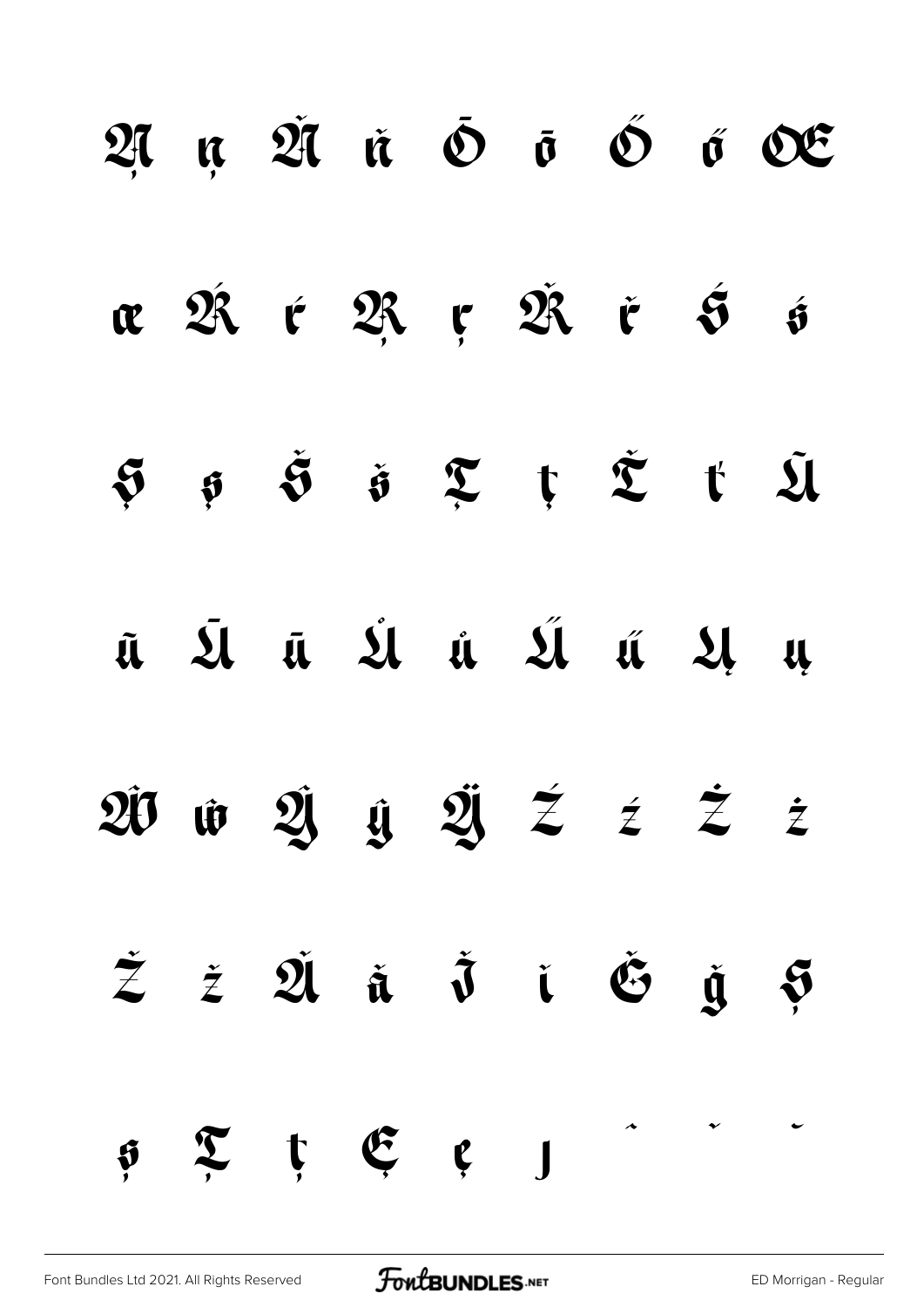